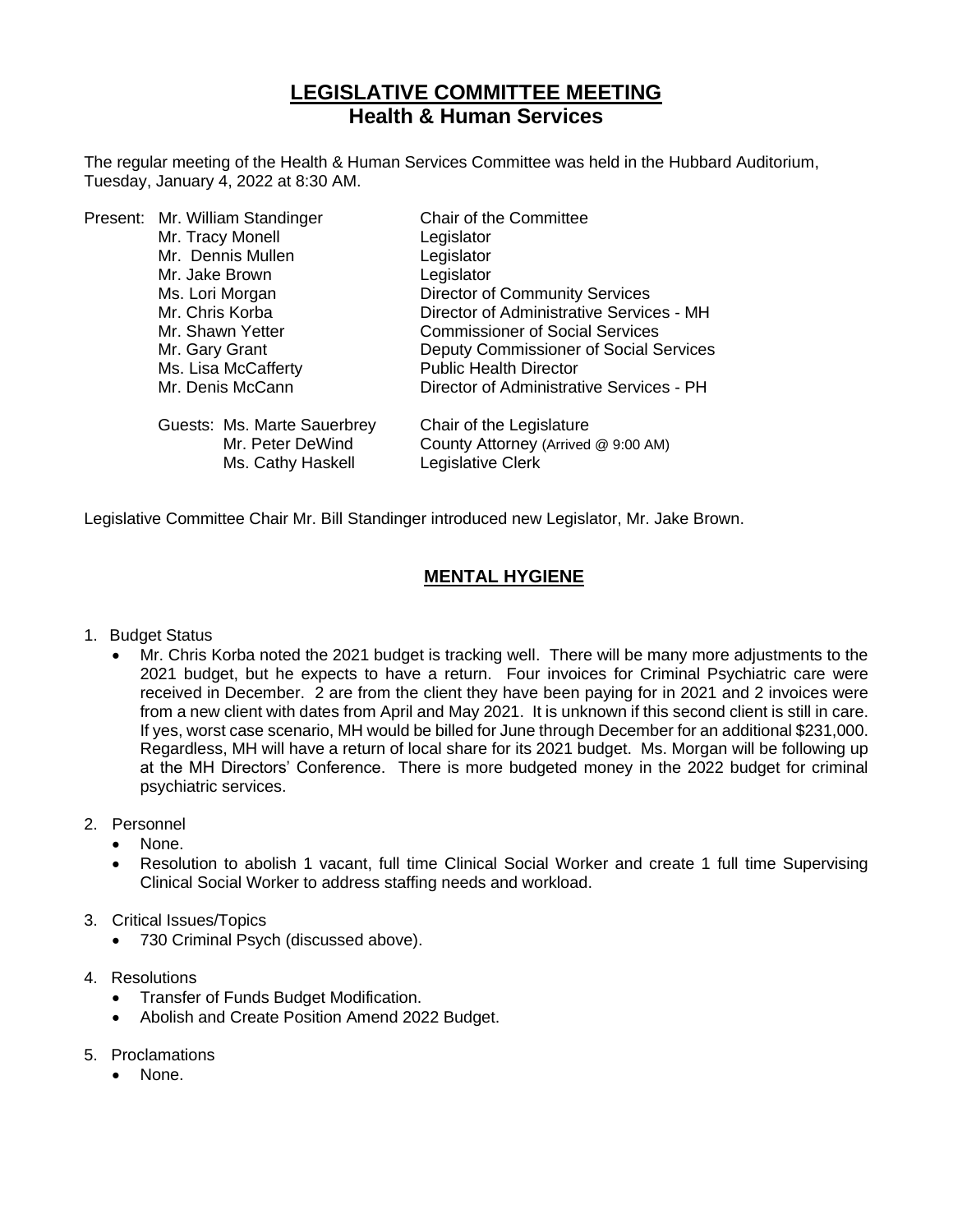Legislator Standinger asked for a motion to approve the December 7, 2021 HHS Committee minutes as written. Motion made by Legislator Monell. Seconded by Legislator Mullen. Motion Carried.

## **SOCIAL SERVICES**

Commissioner Yetter discussed caseloads, programmatic highlights, and personnel changes.

- 1. Budget
	- Mr. Gary Grant shared that the 2021 budget is running at or under in most program areas. Foster Care lines continue to remain high. The state increased Foster Care Rates. The 2022 budget reflects the higher costs. He expects to have a return to local share at the end of the year. The cars that were ordered in July have not come in and there is a resolution to re-appropriate the funding for 2022.
- 2. Caseloads
	- During December, Cash Assistance decreased 15 cases, with Family Assistance decreasing 5 cases and Safety Net decreasing 10 cases. Cash Assistance is down 18% for the year.
	- MA-Only increased 23 cases. Increased 6% for the year.
	- MA-SSI decreased 11 cases.
	- Total Individuals on Medicaid increased 5 cases to 3,779.
	- SNAP cases increased 53 cases. Increased 5% for the year.
	- Day Care decreased 3 cases. Down 8% for the year.
	- Services increased 4 cases. Hot line reports were the  $2<sup>nd</sup>$  highest ever in 2021. Most reports remain substance abuse and inadequate guardianship. Child Advocacy Center located across from Agway opened in 2021 and has worked out well for interviewing children.
	- See Caseload Summary.
- 3. Programmatic Highlights
	- Tioga Career Center Report attached. Unemployment in Tioga County remains below the state and federal averages. TCC hopes to host an in-person Job Fair in the spring but it depends on COVID.
- 4. Personnel Changes
	- Amanda Miller, Caseworker, hired effective 12/6/2021.
	- Debra Bender, Employment Counselor, hired effective 12/6/2021 in TCC.
- 5. Resolutions
	- Re-establish Prior Year 2021 Unspent Funds JD Program.
	- Re-establish Prior Year 2021 Unspent Funds Capital Equipment.
	- 2022 Staff Changes.
- 6. Proclamations
	- Human Trafficking Awareness Month (New).

## **PUBLIC HEALTH**

Ms. Lisa McCafferty presented highlights, and resolutions.

- 1. Personnel
	- None.
- 2. Program Comments